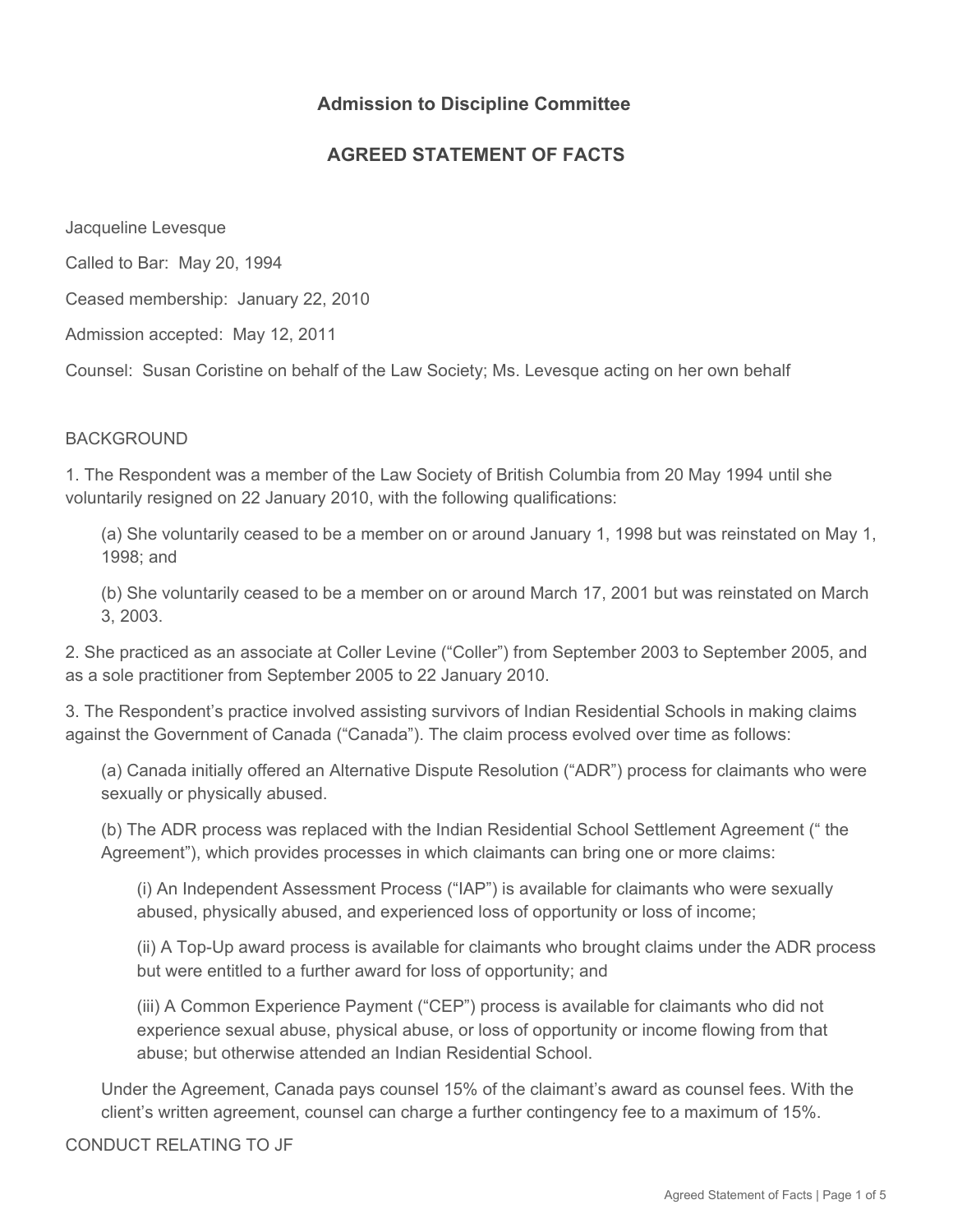4. The Respondent represented JF while the Respondent was an associate at Coller. When the Respondent started her own practice, JF left Coller and retained the Respondent.

5. JF had a written contingency agreement with Coller, but did not enter into a written contingency agreement with the Respondent.

6. In or around March 2006, Canada awarded JF \$196,289, which included the 15% contingency fee payable to the Respondent by Canada. The Respondent paid herself a 10% contingency fee on top of the 15% she received from Canada before disbursing the remaining funds to JF.

7. The Respondent admits that she took the 10% contingency fee knowing that she was not entitled to do so in the absence of a written agreement, contrary to Rule 8-3 of the Law Society Rules, and that her conduct amounts to professional misconduct.

## CONDUCT RELATING TO RA

8. The Respondent represented RA in his Residential Indian School claim.

9. Under the terms of their contingency fee agreement, RA agreed to pay the Respondent 10% of his award in addition to the 15% paid by Canada if he received a reward for income loss.

10. Under the Agreement process the Adjudicator who adjudicates the claim has the authority to review lawyers' accounts, either as a result of a request by the client or on the adjudicator's own initiative, to ensure that any amount charged in addition to the 15% paid by Canada was fair and reasonable.

11. RA's IAP hearing was held on 30 September 2008. The Adjudicator SR presided. At the close of the hearing, SR asked RA to sign a document indicating whether or not he wanted the Respondent's account reviewed. RA indicated on the document that he wanted the account reviewed.

12. On 16 December 2008, the Deputy Chief Adjudicator wrote to SR confirming that RA had asked for a fee review and copied the letter to the Respondent.

13. On 23 February 2009, Canada wrote to the Respondent indicating that RA was awarded \$67,518.21, which included the 15% contingency fee payable to the Respondent by Canada.

14. On 5 March 2009, the Respondent's assistant contacted SR and informed her that RA did not want a fee review. SR subsequently telephoned RA who told her he did want a fee review. SR decided to conduct a fee review on her own initiative and on 18 March 2009, wrote to the Respondent indicating that she had independently decided to conduct the fee review.

15. On 23 March 2009, the Respondent issued a Statement of Account in which she charged RA a 10% contingency fee on top of the 15% paid by Canada, and disbursed the remaining funds.

16. On 15 April 2009, SR conducted the fee review, with RA and the Respondent attending by teleconference. During the course of the hearing, RA stated that he believed that the fee the Respondent charged him was fair.

17. On 2 October 2009, SR issued a ruling in which she concluded that the Respondent was not entitled to the 10% contingency fee the Respondent charged on top of the 15% and reduced the Respondent's fees by \$5,800.

18. The Respondent repaid RA.

19. The Respondent admits that she paid herself the 10% contingency fee knowing that she was not authorized to do so under her contingency agreement with RA, contrary to Rule 8-3 of the Law Society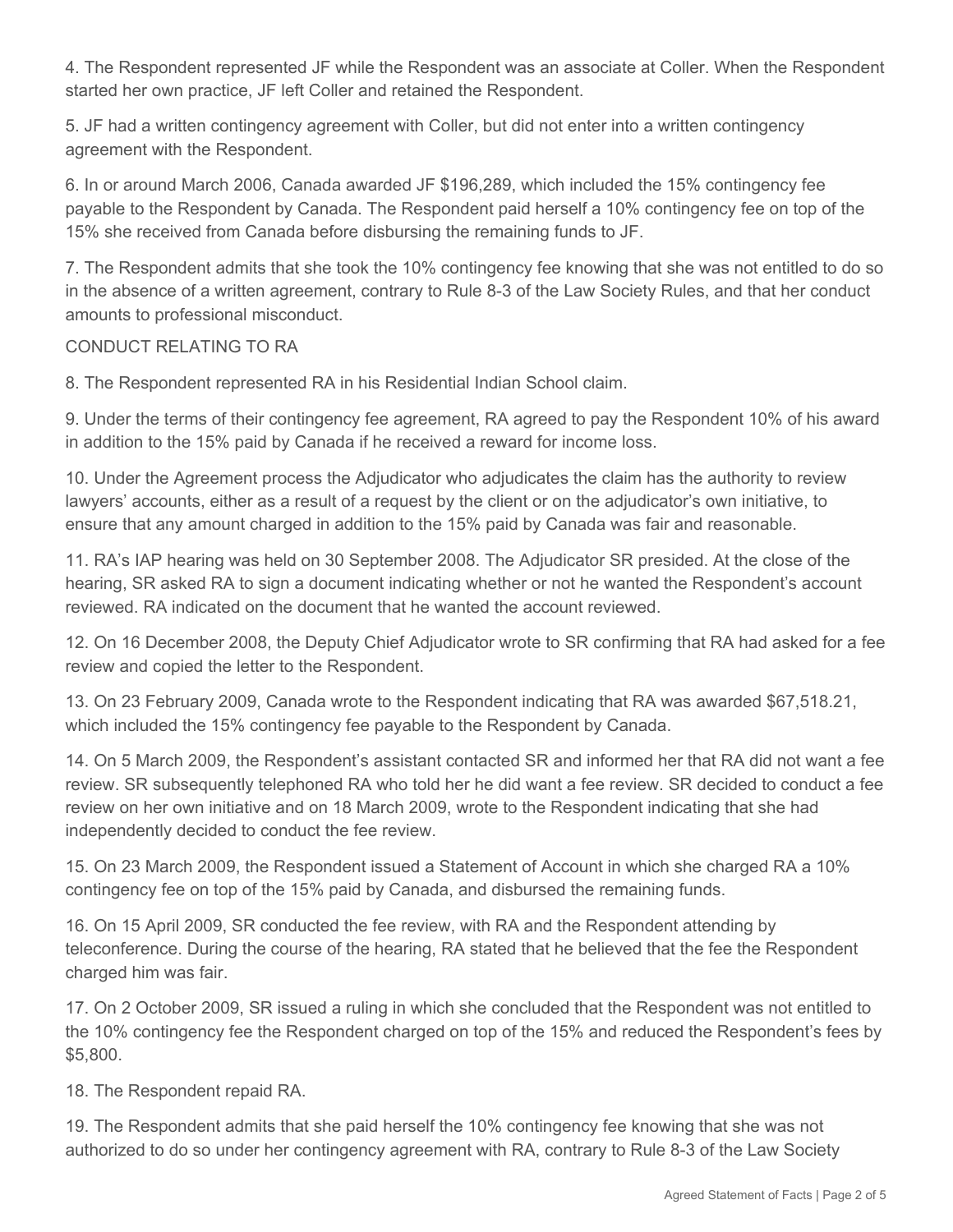Rules.

20. The Respondent admits that she took 10% fee from trust when she knew SR would be conducting the fee review and that the fees were therefore under dispute, contrary to Rules 3-57 of the Law Society Rules.

21. The Respondent further admits that her conduct amounts to professional misconduct.

CONDUCT RELATING TO SR

22. On 12 May 2009, the Respondent wrote to the IRSRC Chief Adjudicator seeking a review of SR's decision. In that letter the Respondent stated that:

(a) She, the Respondent, had "problems" with SR in the past; and

(b) SR's interpretation of one of the issues on review was "ridiculous".

23. On 2 October 2009, the Deputy Chief Adjudicator, KD, who reviewed SR's decision, issued a decision upholding SR's fee ruling. In her reasons, KD expressed concern about the nature and tone of the language the Respondent used in her submissions. She found that the Respondent had failed discharge her duty to treat the tribunal with "candour, fairness, courtesy and respect". She also concluded that the Respondent's characterization of SR's analysis as "ridiculous" was "inconsistent with the proper tone of professional communication from a lawyer and unnecessarily rude and provocative".

24. The Respondent admits that she made the comments and that her conduct towards SR amounted to professional misconduct.

CONDUCT RELATING TO ML

25. The Respondent represented ML while she was an associate at a firm called Heather Sadler Jenkins, while she was at Coller, and when she had her own practice.

26. On 15 May 2007, the Respondent and ML signed a contingency fee agreement authorizing the Respondent to pursue claims under the Top-Up and CEP processes.

27. In September 2008, Canada awarded ML a CEP payment in the amount of \$31,000. In accordance with their contingency agreement, the Respondent did not charge ML fees.

28. In or around January 2009, Canada awarded ML a Top-Up in the amount of \$9,775, which included the 15% contingency fee paid by Canada.

## **SLC Loan to ML**

29. On or around 25 June 2007 the Respondent arranged for ML to obtain a loan from Settlement Lenders Canada ("SLC") in the amount of \$10,000.

30. In support of ML's loan application, the Respondent prepared and provided to SLC documents claiming to secure ML's loan (and related fees and interest) by assigning to SLC \$12,500 of the proceeds of a motor vehicle accident claim the Respondent claimed to be negotiating for ML.

31. The documents the Respondent provided to SLC included an Irrevocable Assignment of Proceeds and Acknowledgment. The Irrevocable Assignment of Proceeds purported to assign \$12,500 from the proceeds of ML's motor vehicle accident claim to SLC as security for the loan, fees and interest. The Acknowledgment, signed by the Respondent and dated 25 June 2007, confirmed that ML had agreed to the assignment, that the Respondent had verified ML's signature on the Assignment of Proceeds and that the Respondent agreed to forward the loan repayment to SLC upon receipt of the motor vehicle accident award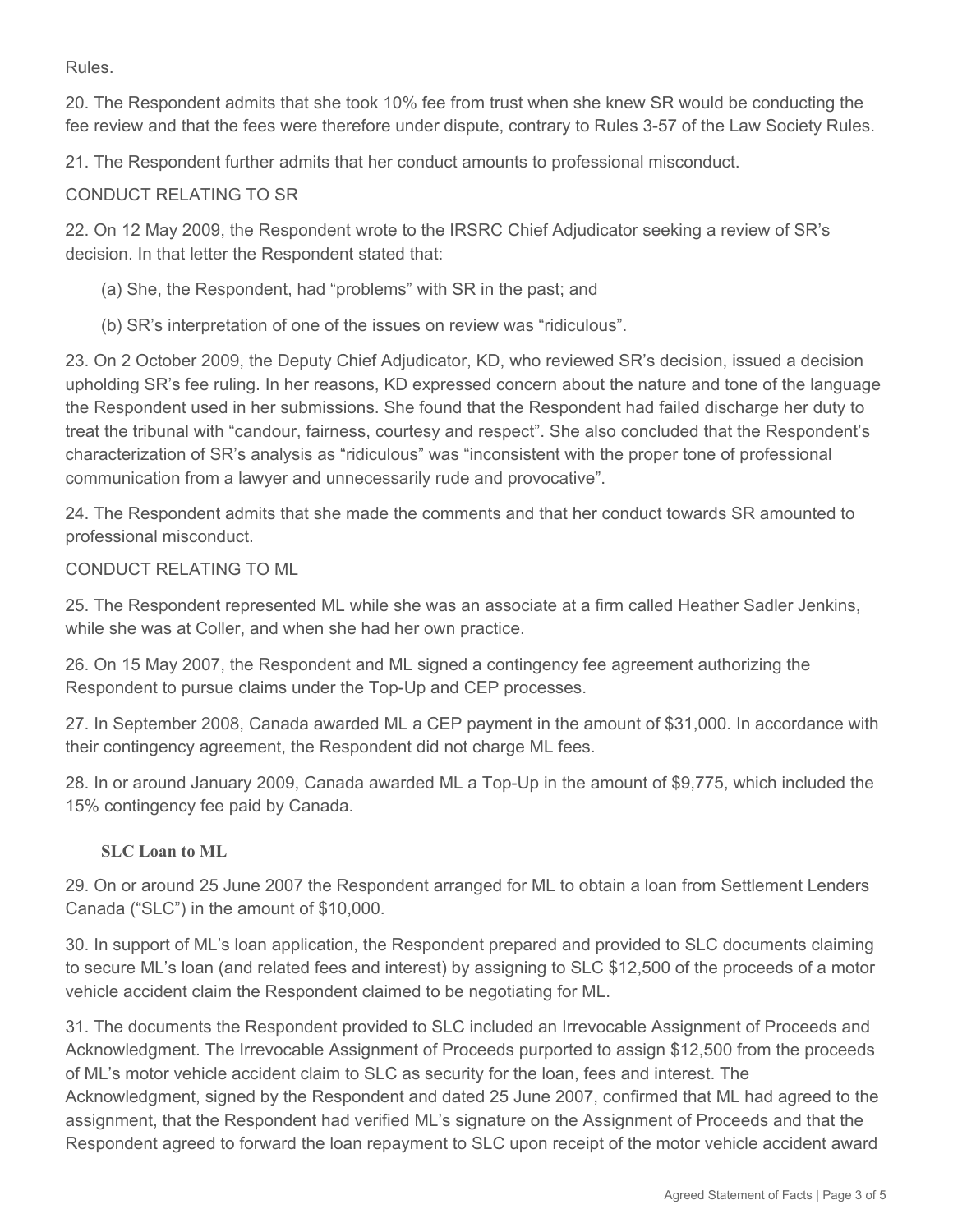before distributing money to her client.

32. ML did not have a claim arising out of a motor vehicle accident and the Respondent was not negotiating any such claim on her behalf.

33. On or around 26 June 2007, in reliance on the documents the Respondent sent it, which it believed to be valid, SLC loaned ML \$10,000. ML then loaned the money to the Respondent.

34. The Respondent did not advise ML to get independent legal advice before ML loaned her the money.

35. The Respondent repaid the loan, fees, and interest to SLC on 9 January 2008.

36. The Respondent admits:

(a) She borrowed \$10,000 from ML who was her client, without advising ML to get independent legal advice, contrary to Chapter 7, Rule 4 of the *Professional Conduct Handbook*.

(b) She signed the Acknowledgment and forwarded the Irrevocable Assignment and Acknowledgment to TLC knowing that ML did not have a motor vehicle accident claim and that she was not negotiating any such claim on ML's behalf. She further admits that she did so in order to mislead SLC and help ML obtain a loan, and that she did so intending to borrow the money from ML, contrary to Chapter 4, Rule 4 of the *Professional Conduct Handbook*.

(c) Her conduct set out in paragraphs 36 (a) and (b) amounts to professional misconduct.

### **TMG Loan to ML**

37. On or around 25 June 2007, the Respondent forwarded an invoice to another third party lender, TMG The Mortgage Group Canada ("TMG"), which she had purportedly issued to ML in the amount of \$10,000.05, for services rendered in ML's Indian Residential School claims.

38. The Respondent was not entitled to issue this invoice under the terms of her contingency agreement with ML. She was only entitled to issue an invoice to ML if and when ML received her IAP award from Canada. ML had not received any such award when the Respondent issued the invoice. Furthermore, the Respondent had not incurred the fees and expenses set out in the invoice.

39. On or around 27 June 2007, TMG loaned ML \$10,000.50, on the understanding that it would be used to pay the Respondent's invoice, which it believed to be legitimate.

40. On June 27 June 2007, ML loaned the \$10,000.50 to the Respondent, who deposited it in her account at a Credit Union.

41. On or around June 29, 2007, the Respondent forwarded the following paperwork to TMG in further support of this loan:

(a) A Promissory Note in the name of ML promising to repay to TMG the \$10,000.05 loan, plus fees and interest for a total of \$12,000.

(b) An Irrevocable Assignment of Proceeds in the name of ML, pursuant to which ML assigned to TMG \$12,000 from the proceeds of a Indian Residential School award that the Respondent was negotiating for ML and directing the Respondent to forward payment in that amount directly to TMG upon receipt of the settlement funds, before paying any settlement funds to ML.

(c) An Acknowledgement in which the Respondent confirmed receipt of the client's acknowledgment and verified her signature.